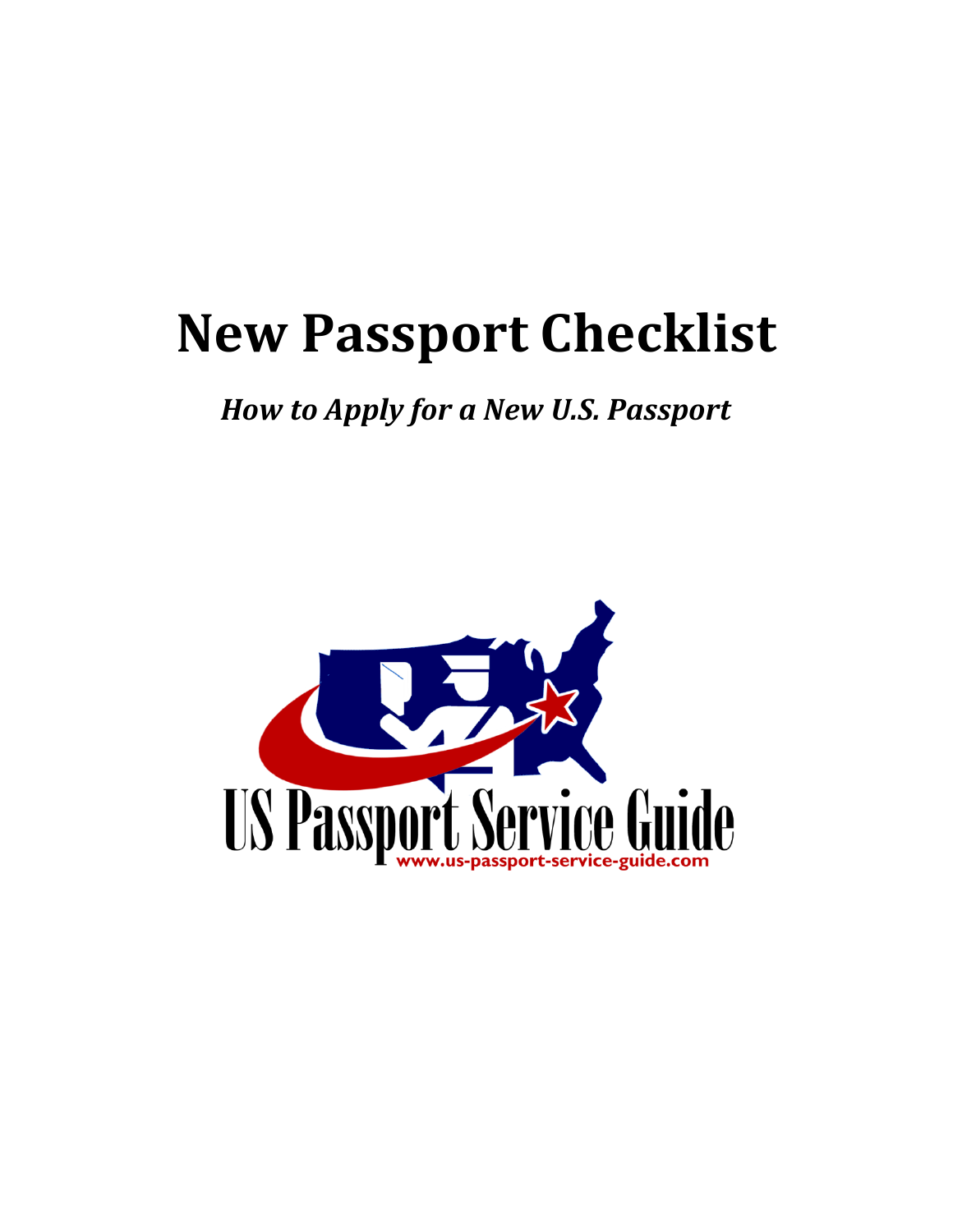# **NEW PASSPORT CHECKLIST**

You must apply in person if…

- You are applying for your **first** U.S. passport **or**
- You are **under age 16 or**
- Your previous U.S. passport was issued when you were **under age 16 or**
- Your previous U.S. passport was **lost, stolen, or damaged or**
- Your previous U.S. passport was issued **more than 15 years ago or**
- Your name has changed since your U.S. passport was issued and you are **unable** to **legally document your name change**

To [apply for a new passport](http://www.us-passport-service-guide.com/DSNewPassport), you need the following items:

**[ ] Form DS-11: Application for a U.S. Passport**

[Download Form DS-11: Application for a U.S. Passport](http://www.us-passport-service-guide.com/DSPassportApplicationDS11)

Do not sign until requested by an agent at a nearby [passport office.](http://www.us-passport-service-guide.com/DSPassportOffices)

#### **[ ] [Proof of U.S. Citizenship](http://www.us-passport-service-guide.com/DSProofofCitizenship)**

Primary Evidence (One of the following):

- Previously issued, undamaged U.S. Passport
- Certified birth certificate issued by the city, county or state\*
- Consular Report of Birth Abroad or Certification of Birth
- Naturalization Certificate
- Certificate of Citizenship

Don't have Primary Evidence? [Find out what Secondary Evidence is acceptable.](http://www.us-passport-service-guide.com/DSSecondaryProofofCitizenship)

### **[ ] Proof of Identity**

Primary Evidence (One of the following):

- Previously issued, undamaged U.S. passport
- Naturalization Certificate
- Valid Driver's License
- Current Government ID (city, state or federal)
- Current Military ID (military and dependents)